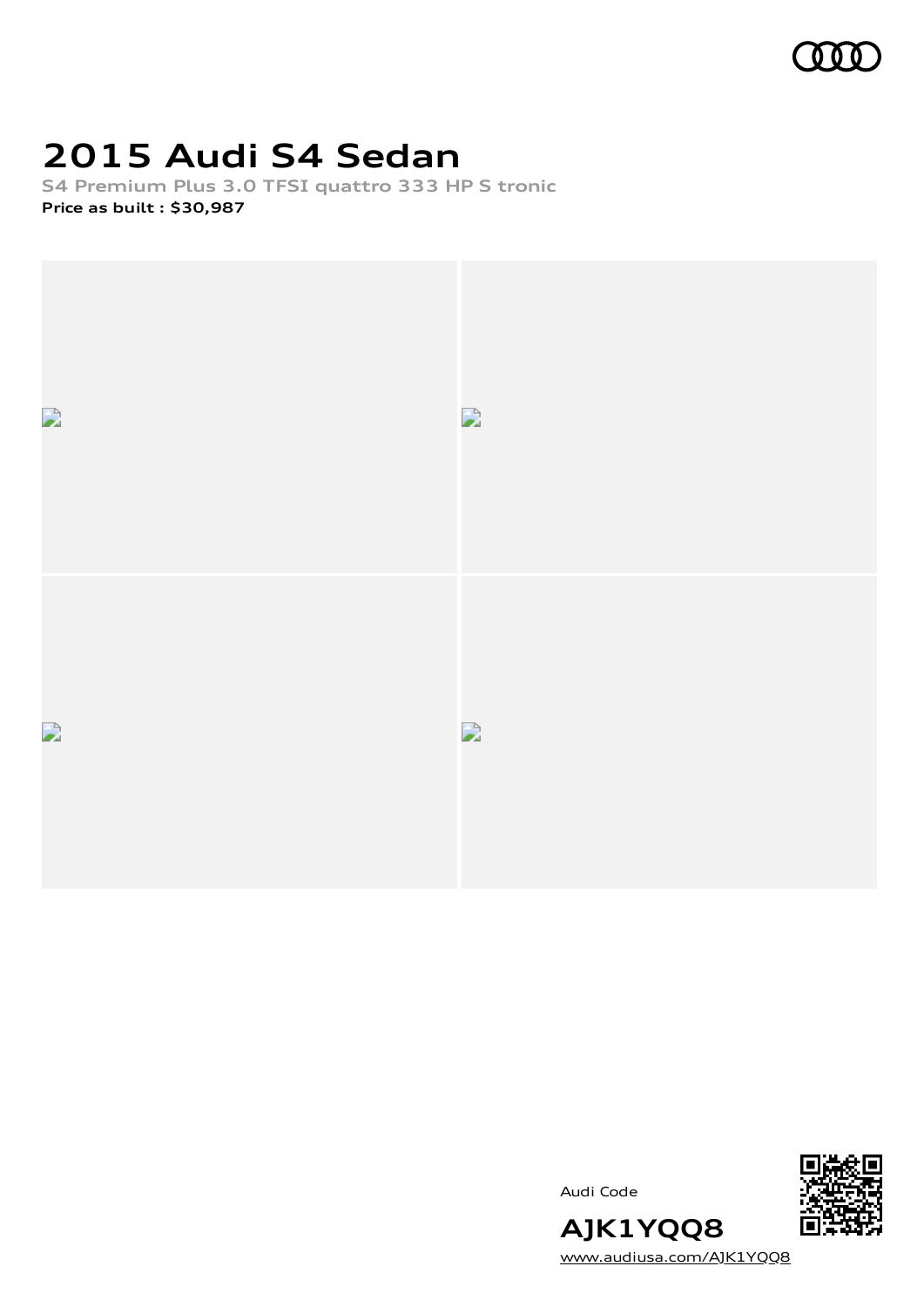## **Summary**

#### **Audi 2015 Audi S4 Sedan**

S4 Premium Plus 3.0 TFSI quattro 333 HP S tronic

**Price as buil[t](#page-10-0)** \$30,987

#### **Exterior colour**

Sepang Blue pearl

### $\overline{\phantom{a}}$

#### **Further Information**

|                 | N٥           |
|-----------------|--------------|
| Mileage         | 61,286 miles |
| Type of vehicle | Used car     |

**Warranty**

#### **Interior colour**

#### **Technical Specifications**

| Engine type                  | Six-cylinder                                     |
|------------------------------|--------------------------------------------------|
| stroke                       | Displacement/Bore and 2,995/84.5 x 89.0 cc/mm    |
| Max. output                  | 245 (333)/5500-6500 HP                           |
| Torque                       | 325 @ 2,900 - 5,300 lb-ft@rpm                    |
| Top track speed              | 155 mph or 130 mph with all-<br>season tires mph |
| Acceleration (0 - 60<br>mph) | 4.9 sec. seconds                                 |
| Recommended fuel             | Premium                                          |

#### **Audi Code** AJK1YQQ8

**Your configuration on www.audiusa.com** [www.audiusa.com/AJK1YQQ8](https://www.audiusa.com/AJK1YQQ8)

#### **Commission number** a736f1060a0e09a92577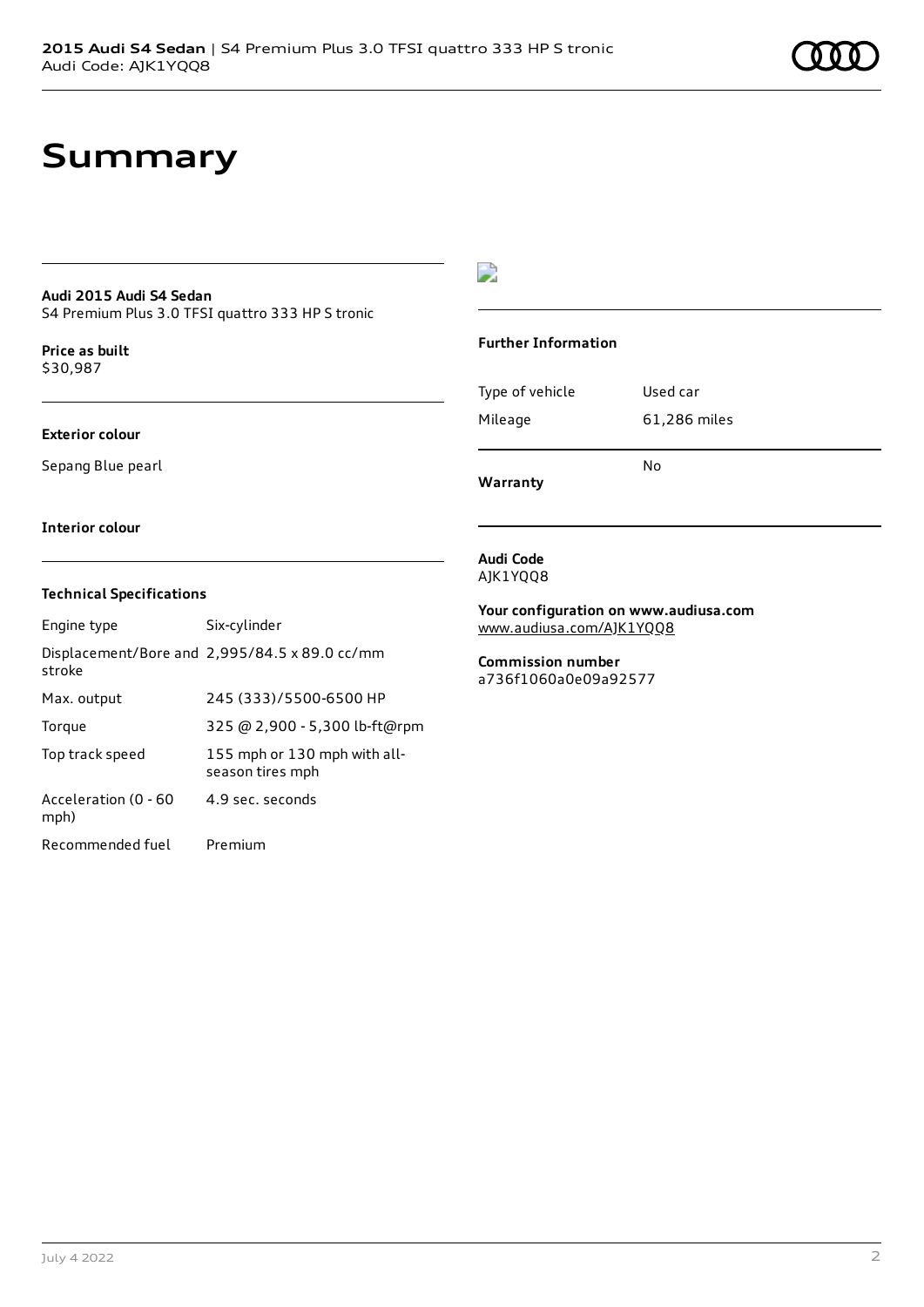# **Equipment**

Sepang Blue pearl

19" Audi Sport® 5-segment-spoke design wheels (Silver finish) with 255/35 summer performance tires

Technology package

Leather package

Fine Nappa leather seating surfaces

Carbon Atlas inlay

DVD Player

Color driver information system

HD Radio™ Technology

Voice control







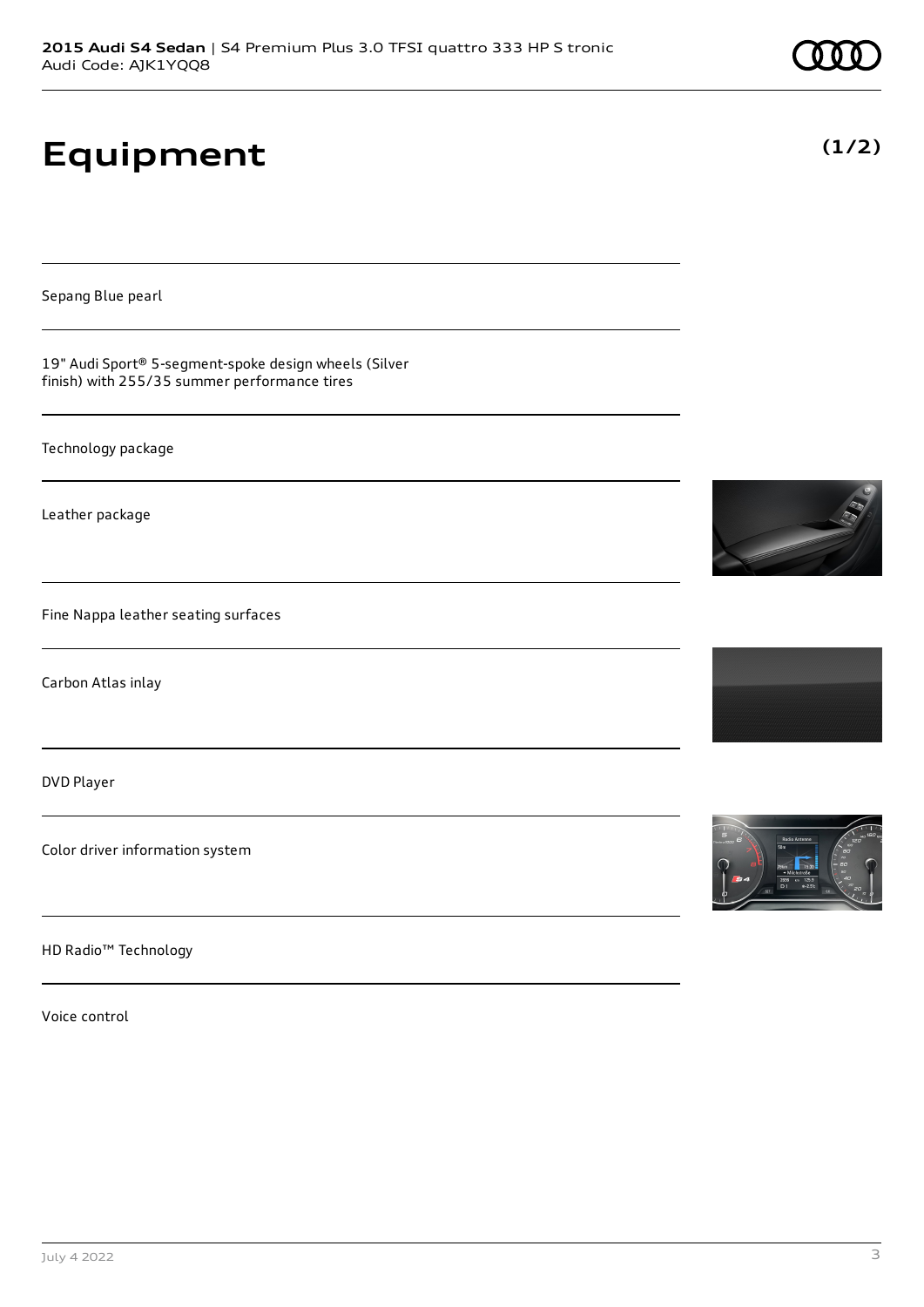# **Equipment**

Audi side assist

BLUETOOTH® wireless technology preparation for mobile phone





**(2/2)**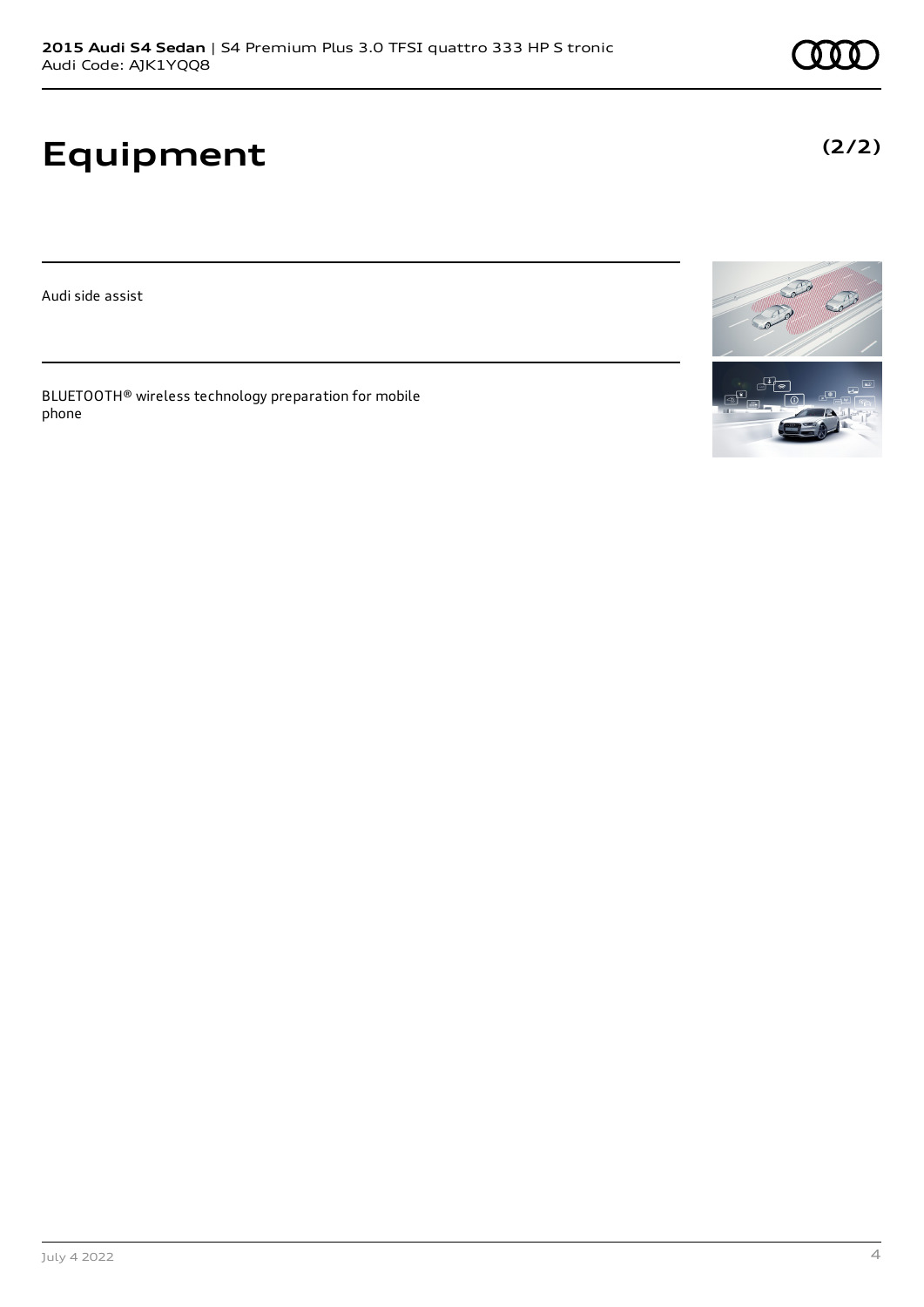# **Standard features**

### **Interior**

| 4A3             | <b>Heated front seats</b>                                                     |
|-----------------|-------------------------------------------------------------------------------|
| 3NZ             | Split folding 60/40 rear seat backs                                           |
| QE1             | Storage nets in backs of front seats                                          |
| 3FE             | Electric slide/tilt sunroof with sun<br>screen/sunblind                       |
| 7M2             | Aluminum door sill inlays with S emblem                                       |
| 6N)             | Light cloth headliner                                                         |
| <b>9AQ</b>      | Four-zone automatic climate control                                           |
| 4L7             | Auto-dimming interior mirror with compass                                     |
| 001             | Illumination for interior door handles, air<br>vent controls, front footwells |
| 2PK             | Three-spoke flat-bottom steering wheel with<br>shift paddles                  |
| 6E3             | Front center armrest                                                          |
| 7F <sub>9</sub> | Leather gearshift knob                                                        |
| 5XF             | Dual front sun visors with lighted vanity<br>mirrors                          |
|                 | Infotainment and Driver Accictance                                            |

#### **Infotainment and Driver Assistance**

| 2H1 | Audi drive select <sup>®</sup> |
|-----|--------------------------------|
| UF7 | Audi music interface           |
| 9VD | Audi sound system              |

#### **Safety and Security**

| 1 AT            | Electronic stabilisation control (ESC)                       |
|-----------------|--------------------------------------------------------------|
| UH1             | Electromechanical parking brake                              |
| 8T1             | Cruise control with coast, resume and<br>accelerate features |
| VC <sub>2</sub> | Garage door opener (HomeLink®)                               |

### **Safety and Security**

| QZ7 | Electromechanical power steering                                                  |
|-----|-----------------------------------------------------------------------------------|
| 7K6 | Tire-pressure monitoring system                                                   |
| 4X3 | Side airbags at front and head airbag system                                      |
| 8N6 | Light / rain sensor                                                               |
| 413 | Audi advanced key - keyless start, stop and<br>entry                              |
| 3B7 | ISOFIX child seat mounting and Top Tether<br>anchorage point for outer rear seats |

#### **Exterior**

| 0PO   | Dual exhaust outlets                                                        |
|-------|-----------------------------------------------------------------------------|
| 6XM   | Power-adjustable, auto-dimming, heated<br>exterior side mirrors with memory |
| 1S1   | Car jack                                                                    |
| 1 B D | S sport suspension                                                          |
| 512   | Larger rear spoiler                                                         |
| 8EH   | Xenon plus headlights                                                       |
| 803   | Automatic headlight leveling                                                |
| 8SL   | LED taillights                                                              |
| 4KC   | Side and rear windows in heat-insulating<br>glass                           |
| 47B   | High-gloss package                                                          |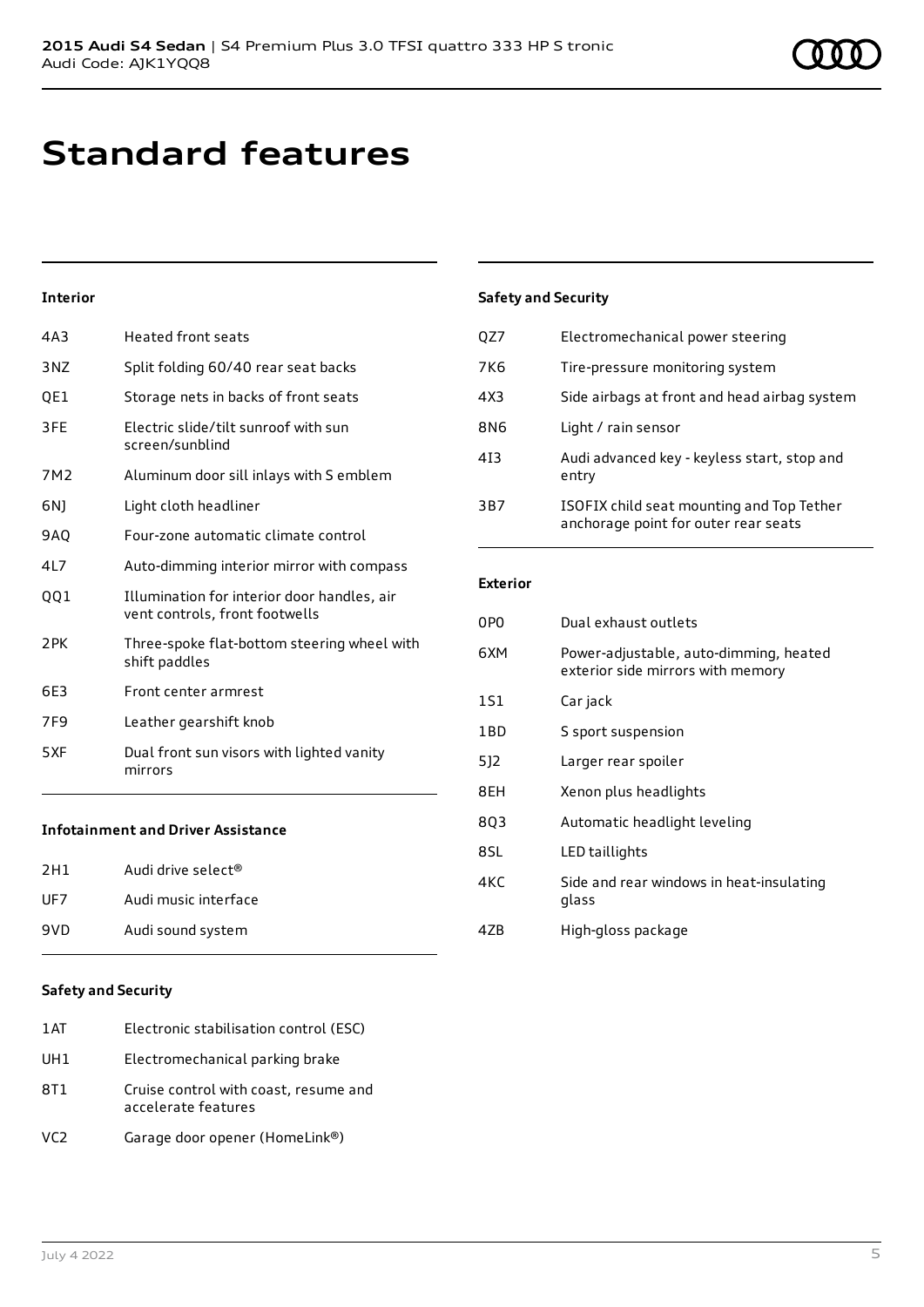# **Dealer remarks**

\*\*This vehicle is equipped with a LoJack Theft and Security Technology System. This preinstalled feature includes a 3 year subscription for an additional \$750.00 above the published sales price\*\*

Audi Minneapolis is proud to present this: 2015 Audi S4 3.0T Premium Plus quattro quattro 3.0L V6 TFSI DOHC **Supercharged** 

Clean CARFAX. PREMIUM PLUS PACKAGE, BACKUP CAMERA, NAVIGATION SYSTEM, Audi quattro w/Rear Sports Differential, Audi Side Assist, Fine Nappa Leather Seat Trim, Parking System w/Rearview Camera, Technology Package.

Odometer is 18765 miles below market average! 18/28 City/Highway MPG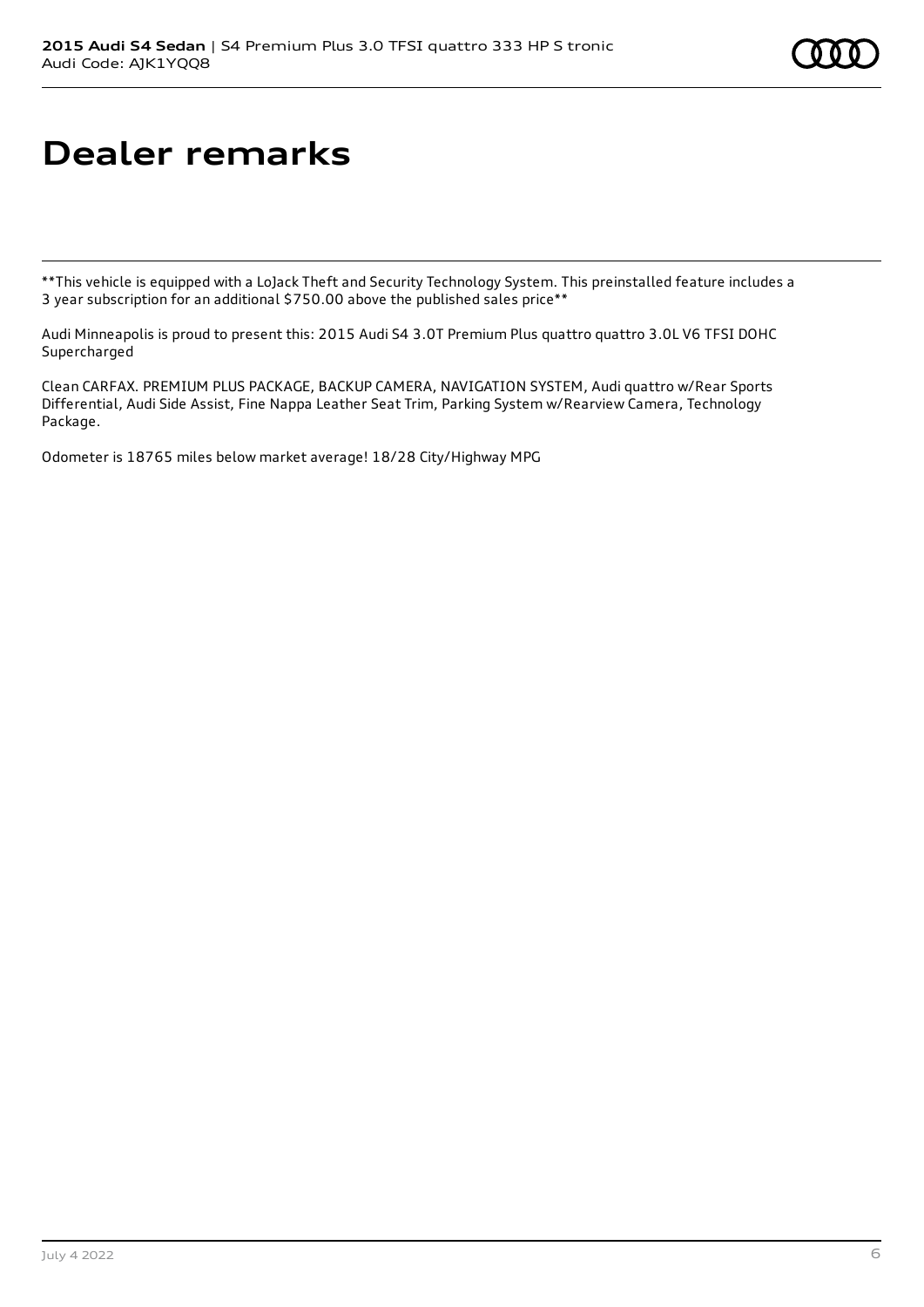## **Technical Specifications**

| engine                                      |                                                  | body                     |                                                                                                 |
|---------------------------------------------|--------------------------------------------------|--------------------------|-------------------------------------------------------------------------------------------------|
| Engine type                                 | Six-cylinder                                     | Material                 | Fully galvanized steel unibody with<br>aluminum hood                                            |
| Acceleration (0 - 60<br>mph)                | 4.9 sec. seconds                                 | Corrosion protection     | Multistep anti-corrosion protection                                                             |
| Max. output                                 | 245 (333)/5500-6500 HP                           |                          |                                                                                                 |
| Engine block                                | Aluminum-alloy                                   | warranty                 |                                                                                                 |
| Induction/fuel injection Supercharged/TFSI® |                                                  |                          |                                                                                                 |
| Cylinder head                               | Aluminum-alloy                                   | Warranty                 | 4-year/50,000-mile new vehicle<br>limited warranty                                              |
| Max. output ps/hp                           | 333 @ 5,500 - 6,500 @ rpm                        | Maintenance              | 12-month/5,000-mile (whichever                                                                  |
| stroke                                      | Displacement/Bore and 2,995/84.5 x 89.0 cc/mm    |                          | occurs first) NO CHARGE first<br>scheduled maintenance                                          |
| Top track speed                             | 155 mph or 130 mph with all-<br>season tires mph | <b>Electrical system</b> |                                                                                                 |
| Torque                                      | 325 @ 2,900 - 5,300 lb-ft@rpm                    |                          |                                                                                                 |
| Valvetrain                                  | 24-valve DOHC with variable valve<br>timing      | Alternator               | 14 Volts - 150 amp                                                                              |
|                                             |                                                  | Battery                  | 12 Volts - 80 amp                                                                               |
| steering                                    |                                                  | <b>Driveline</b>         |                                                                                                 |
| Steering type                               | Electromechanical power steering                 | Gear ratios: 6th         | 0.625                                                                                           |
|                                             | system                                           | Gear ratios: Final Drive | 3.875                                                                                           |
| Turning diameter, curb- 37.7 ft<br>to-curb  |                                                  | Gear ratios: 7th         | 0.519                                                                                           |
| Steering ratio                              | 15.9:1                                           | Gear ratios: 4th         | 1.025                                                                                           |
| suspension                                  |                                                  | Transmission             | Seven-speed S tronic® dual-clutch<br>transmission with quattro <sup>®</sup> all-<br>wheel drive |
|                                             |                                                  | Gear ratios: 5th         | 0.787                                                                                           |
| Front axle                                  | Five-link front S4 sport suspension              | Gear ratios: 2nd         | 2.150                                                                                           |
| Rear axle                                   | Trapezoidal-link rear S4 sport<br>suspension     | Gear ratios: 3rd         | 1.406                                                                                           |
|                                             |                                                  | Gear ratios: Reverse     | 2.944                                                                                           |
|                                             |                                                  | Gear ratios: 1st         | 3.692                                                                                           |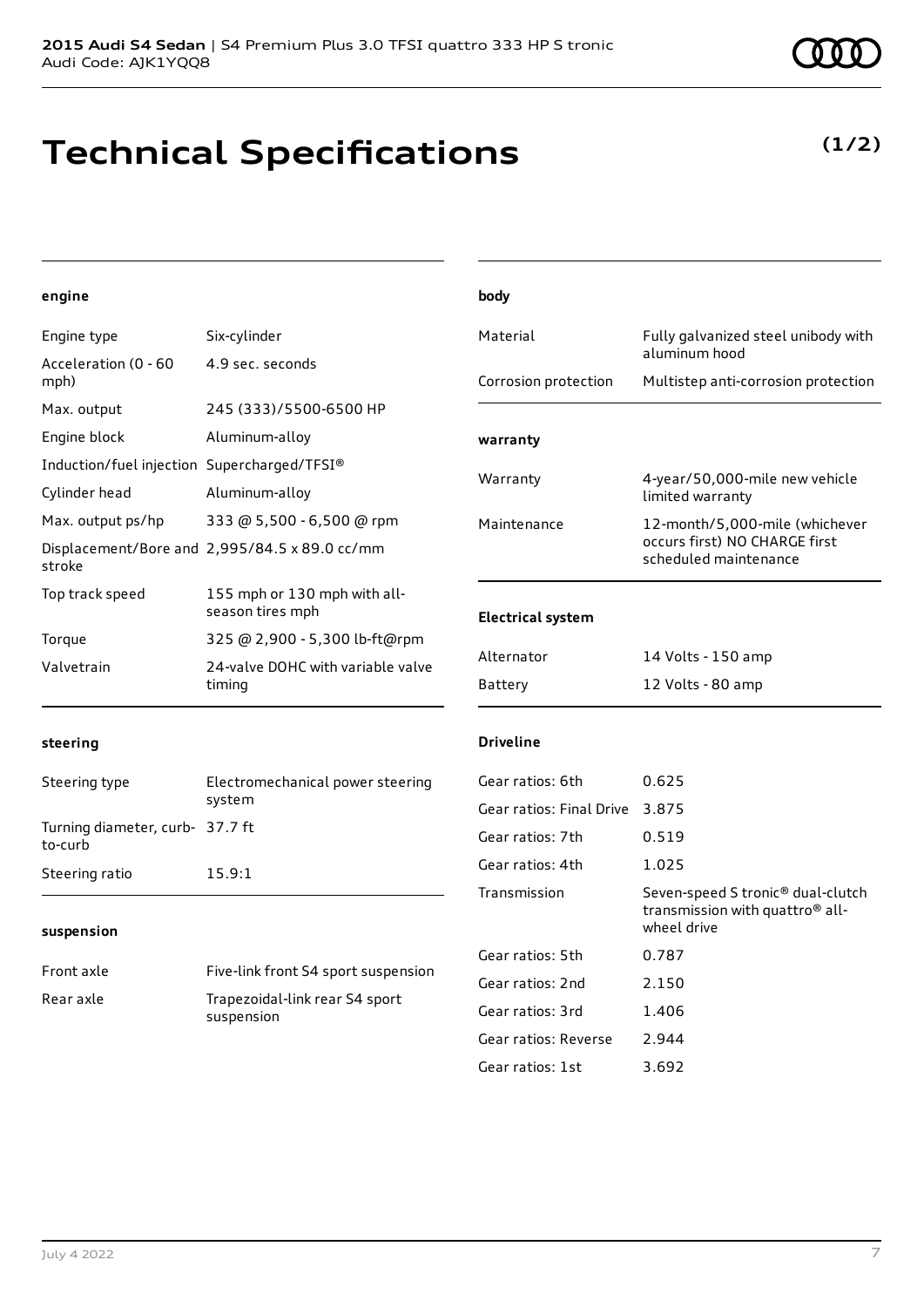## **Technical Specifications**

## **(2/2)**

### **Brake system**

| Front brakes | 13.6 (ventilated disc) in |
|--------------|---------------------------|
| Rear brakes  | 13.0 (ventilated disc) in |

#### **Exterior Measurements**

| Height                           | 55.4 in   |
|----------------------------------|-----------|
| Overall width without<br>mirrors | 71.9 in   |
| Length                           | 185.7 in  |
| Wheelbase                        | 110.7 in  |
| Drag coefficient                 | 0.30 Cw   |
| Overall width with<br>mirrors    | 80.3 in   |
| Track rear                       | 60.6 in   |
| <b>Track front</b>               | $61.1$ in |
| Curb weight                      | 3.935 lb  |

#### **Interior measurements**

| Seating capacity                          | 5                      |
|-------------------------------------------|------------------------|
| Shoulder room, rear                       | 54.3 in                |
| Head room with front<br>sunroof           | 38.0 in                |
| Leg room, rear                            | 35.2 in                |
| Shoulder room. front                      | 55.5 in                |
| Head room with rear<br>sunroof            | 37.5 in                |
| Head room, rear                           | 37.5 in                |
| Leg room, front                           | $41.3$ in              |
| Head room, front                          | 36.9 in                |
| Cargo volume, rear<br>seatbacks up/folded | 12.4/34.0 cu ft, cu ft |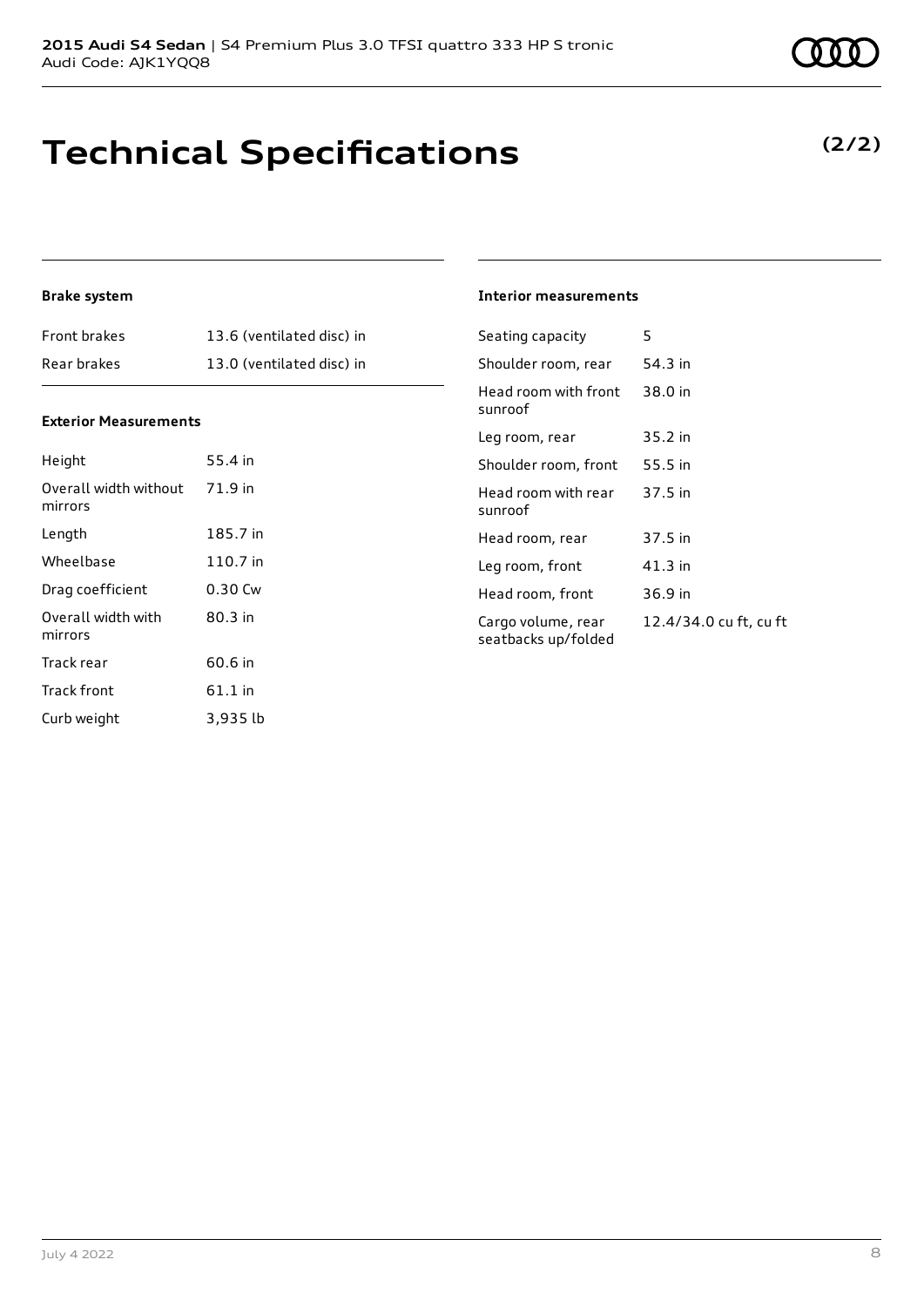## **Consumption- and emission**

### **Consumption by NEDC**

| urban       | $18 \text{ mpg}$ |
|-------------|------------------|
| extra-urban | 28 mpg           |
| combined    | $21$ mpg         |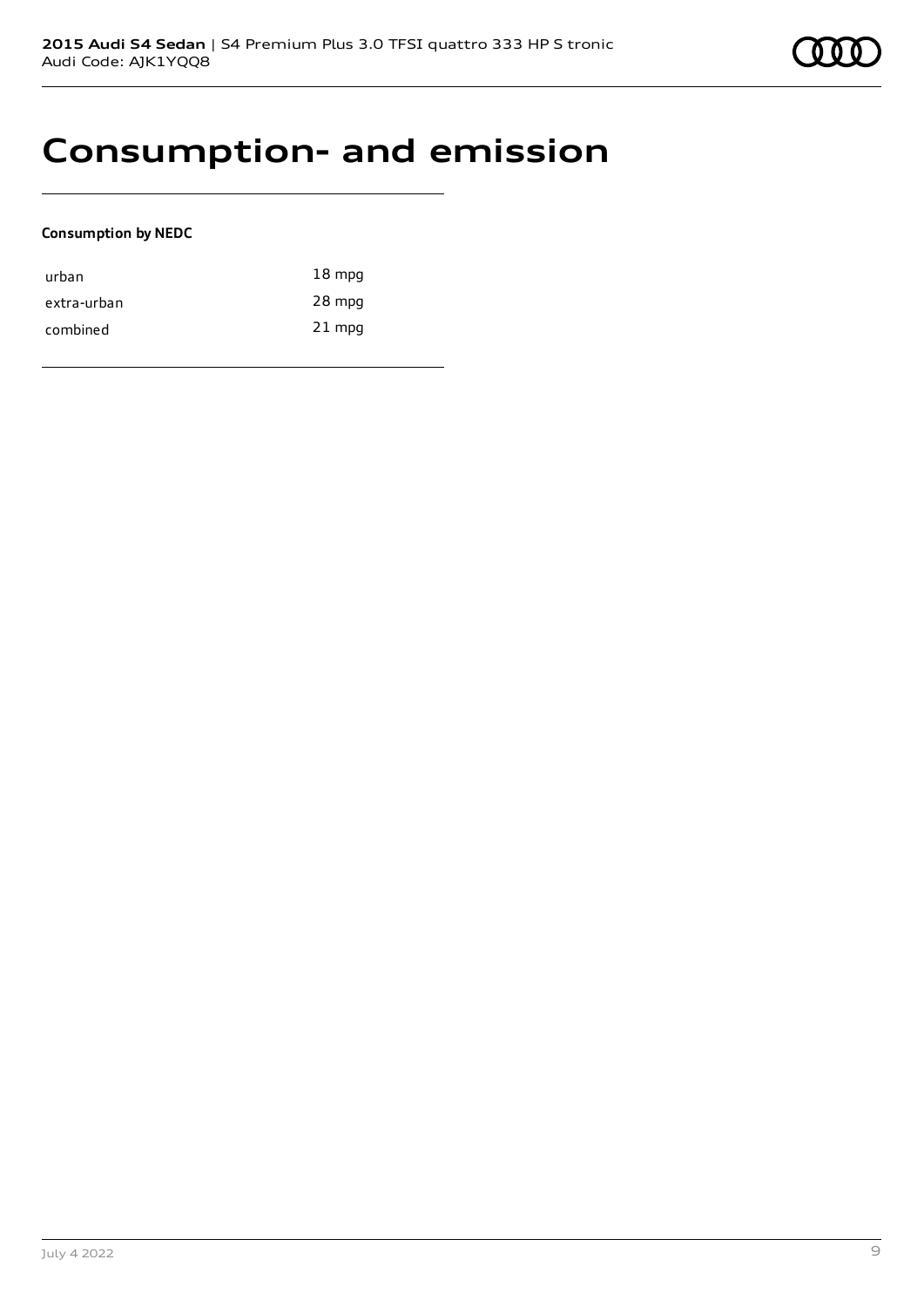# **Contact**

Dealer **Audi Minneapolis**

9393 Wayzata Blvd 55426 Minneapolis MN

Phone: +17637449393 FAX: 7637449309

www: [https://www.audiminneapolis.com](https://www.audiminneapolis.com/)